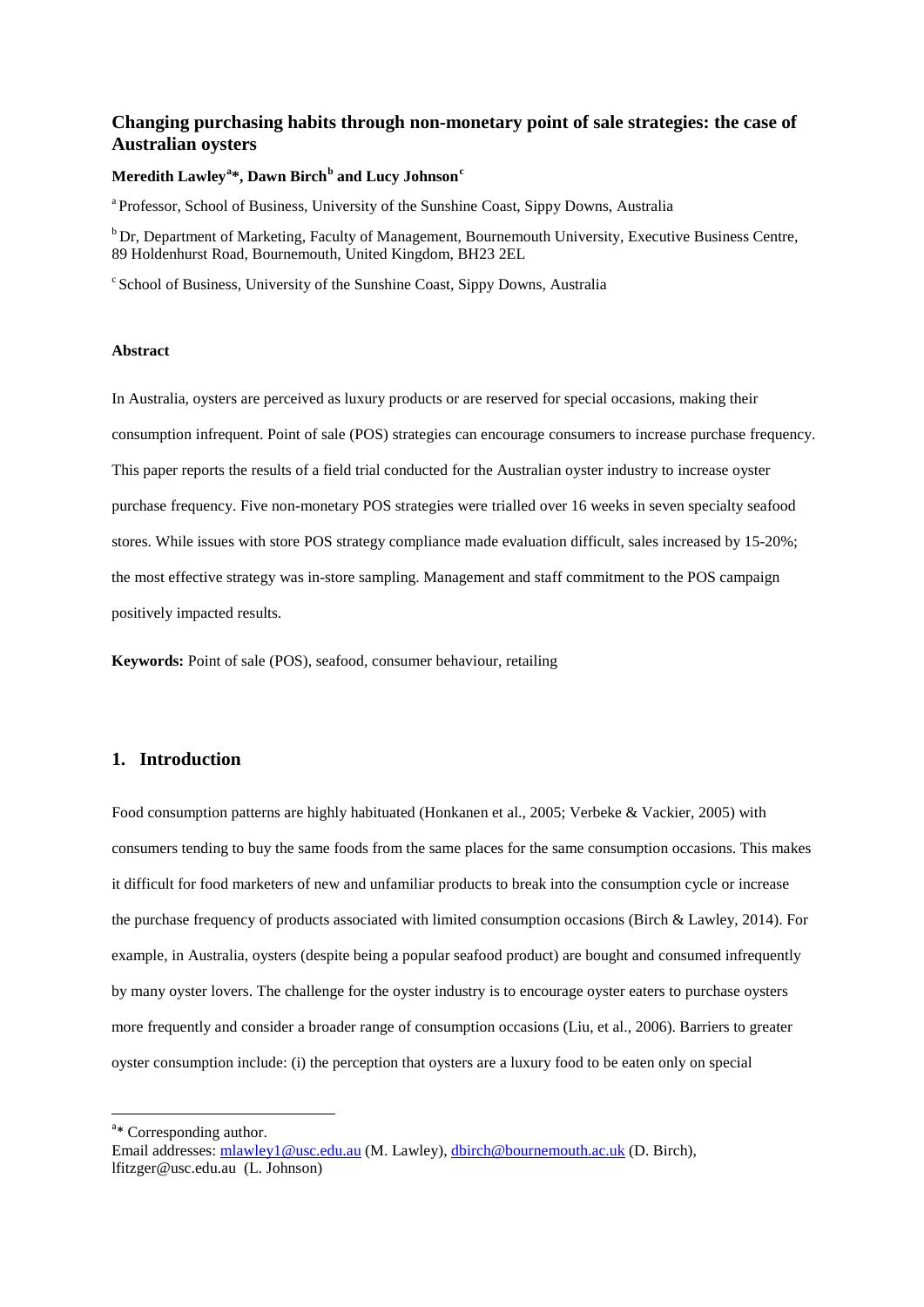occasions; (ii) concerns about freshness and safety; and (iii) a lack of knowledge of sourcing, storing and serving oysters (Danenburg & Mueller, 2011).

Point of sale (POS) strategies can be used to overcome these barriers and increase consumption (Point of Purchase Advertising International, 2012). Such strategies have influenced behavioural change of consumers and interrupt routine behaviour and thought patterns at the POS (Ogawa et al., 2011; Nikolova & Inman, 2015).

While POS strategies have traditionally been designed to expedite the selling process and maximise sales volume (Belch & Belch, 2007), longer term goals include building brand knowledge and improving brand image (Glanz & Yaroch, 2004). POS strategies have emerged as an area of research interest in the last decade, with limited research prior to 2000 (d'Astous & Landreville, 2003). Much of the focus of POS research has been on the use of monetary strategies, such as price discounts and coupons (Hardesty & Bearden, 2003; Laroche et al., 2001; Palazón & Delgado, 2009; Phillips et al., 2015). However, concerns regarding the negative impacts of these approaches, including increased price sensitivity and dilution of brand equity (Chandon et al., 2000; Montaner et al., 2011; Mela et al., 1997), have led to a greater focus on non-monetary POS strategies. Investigations into the use of non-monetary POS strategies have included: the impact of in-store displays on trial and re-purchase (Ndubisi & Mooi, 2005; Jannson et al., 2002); the use of in-store sampling (Heiman et al., 2001; Bawa & Shoemaker, 2004; Heilman et al., 2011; Nordfält & Lange, 2013); the impact of in-store events (Sands et al., 2009); the use of gift promotions (Montaner et al., 2011); and the use of in-store promotional videos (Russell, 2008).

Several gaps remain in the POS literature. While research has typically evaluated the impact of single POS tactics, few investigations have considered the overall design and implementation of POS strategies. This is particularly the case with regard to: (i) which POS items are more effective; (ii) how many items are needed; and (iii) how retailers contribute to the overall design and implementation of the strategy. Within the context of food, much of the existing research has been conducted in supermarkets (Gittelsohn et al., 2009) or convenience stores (Russell, 2008), with no research evident in the specialty store context. Moreover, most POS research focusses on consumer attitudes and behaviours with little research considering the retailer's perspective (Fam et al., 2011).

This study addresses the research question of 'How can non-monetary POS strategies be implemented to increase consumption frequency of Australian oysters?'. Specifically, we explore the implementation of a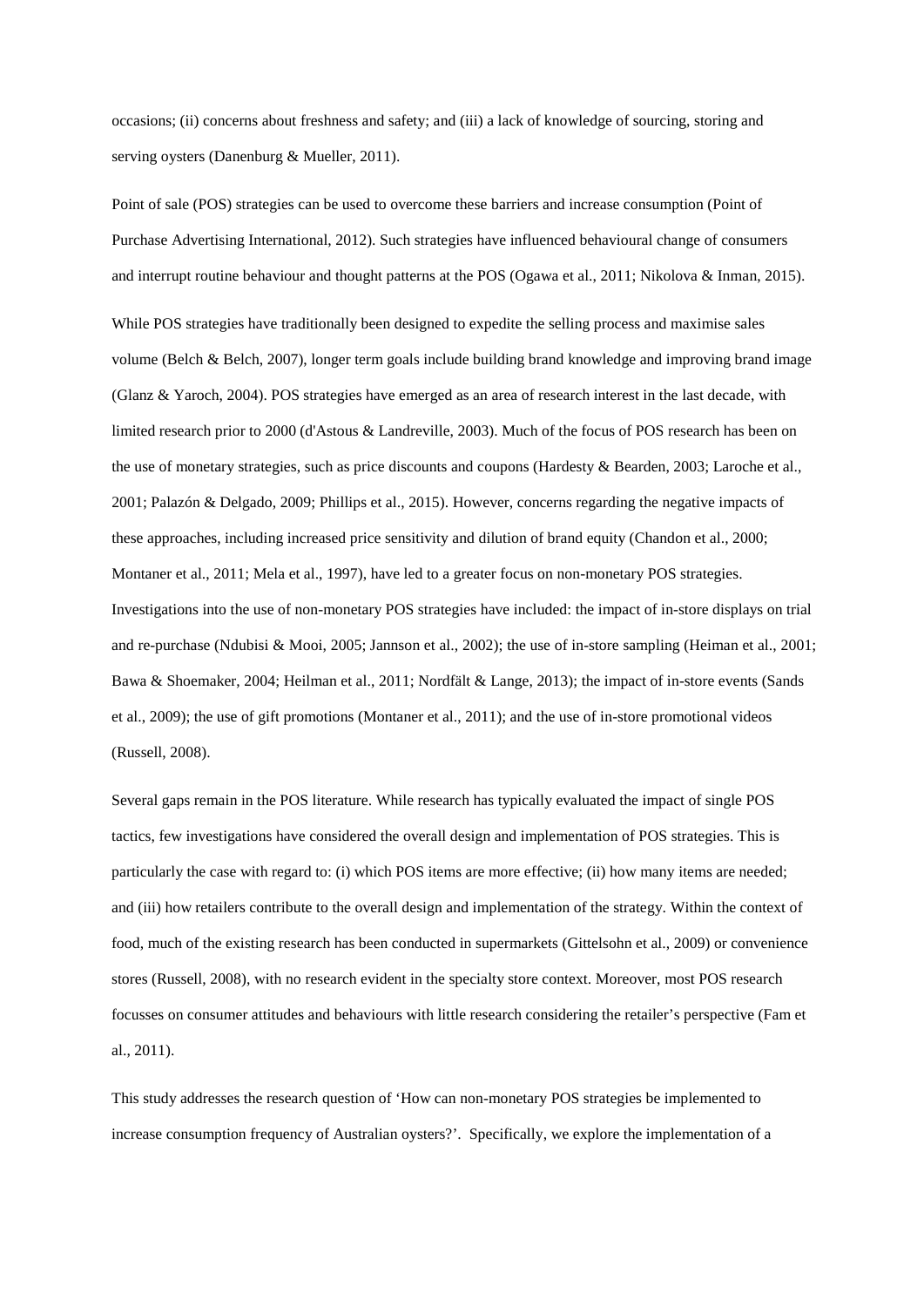holistic non-monetary POS strategy in speciality seafood stores and attempt to identify which strategies are most effective and to determine the impact that management and staff have on results of the POS campaign.

#### **2. Theoretical framework**

Traditionally, POS promotions have focussed on short term goals, including maximising sales through stimulating impulse buying, purchasing a larger quantity than planned, or reducing the time between purchases (Laroche et al., 2001), with these goals achieved predominantly through monetary-based POS tactics. Consequently, POS studies have focussed on the impact of monetary-based tactics on immediate sales. Monetary-based POS tactics are considered to provide primarily utilitarian benefits, such as cost savings and increased convenience, resulting from reduced customer search time and effort (Banerjee, 2009).However, monetary based incentives are less likely to be persuasive in the specialty store setting, where consumers are more highly involved and shopping motivations are more aligned with acquiring specific product attributes and a willingness to pay a premium for quality (Moore, 2010).

In addition to increasing sales, an emerging use of POS is one that increases awareness and knowledge through non-monetary tactics as a pathway to longer term behavioural change (Glanz & Yaroch, 2004). Trials in supermarkets have indicated that non-monetary POS can improve consumer knowledge, purchase, and consumption frequency of foods (Gittelsohn et al., 2009). Non-monetary POS tactics also deliver hedonistic benefits such as improved self-expression, added stimulation and variety, and entertainment value (Palazón-Vidal & Delgado-Ballester, 2005; Chandon et al., 2000). In addition, non-monetary approaches are deemed to facilitate customer franchise and brand building, as they focus on issues other than price (Palazón-Vidal & Delgado-Ballester, 2005).

Non-monetary promotional tactics that focus on behavioural change are appproproate to use with products such as oysters which are usually associated with hedonistic motivations and special occasions (Danenburg & Mueller, 2011). As a consequence, the goal of any POS strategy aimed at a prolonged increased demand for oysters would be twofold: first interrupt current purchase behaviour and second, improve knowledge and awareness to positively influence attitudes and behaviours, thus stimulating more frequent purchase and longer term behavioural change.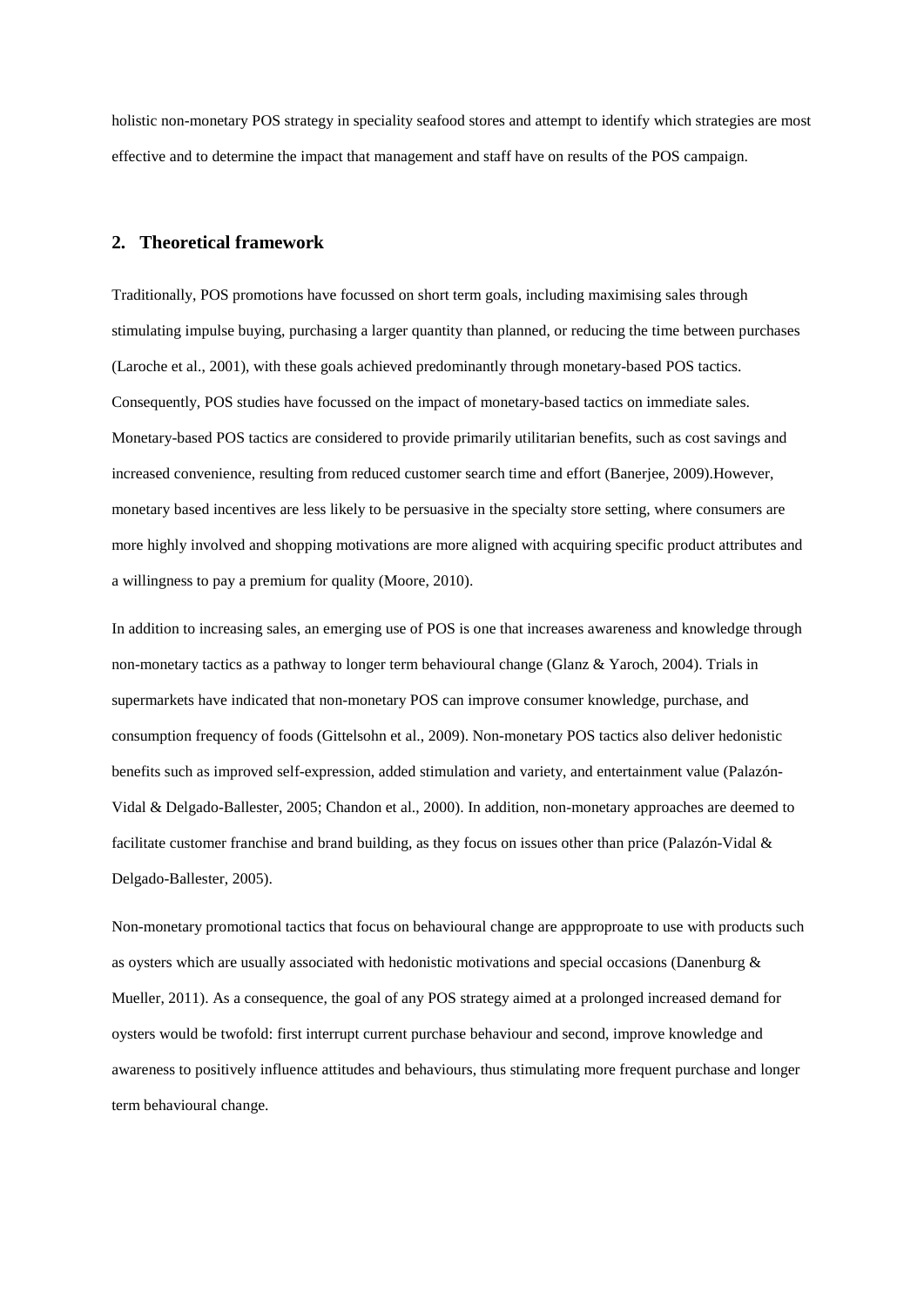This leads to our first proposition that: *Non-monetary POS strategies will have a positive impact on both immediate sales and longer term likelihood to purchase.*

Non-monetary POS strategies encompass a wide of tactics including signage, brochures, displays, and in-store sampling to inform consumers and highlight different product features and attributes (Palazón-Vidal & Delgado-Ballester, 2005). These approaches impact consumer behaviour with Nikolova and Inman (2015) finding that the introduction of an easy to process nutrition scoring system at POS led to healthier food choices, as consumers became more sensitive to the promotion and less sensitive to price. Likewise, in a controlled experiment across two supermarkets, Ogawa et al. (2011) found that health-related information for vegetables led to an 18.7% increase in sales.

Limited research has been conducted comparing various non-monetary POS tactics and their impact on consumer behaviour. A study on the retailing of health foods, in which print materials were implemented at POS in both supermarkets and corner stores, found that posters and signage were more effective than shelf labels (Gittelsohn et al., 2009). In relation to seafood, a study conducted in the Netherlands on how seafood could be made more mentally accessible to consumers revealed that easy access to inspiring recipes encouraged people to prepare high-quality dishes at home (Blank, 2012). POS is largely a visual medium, but given the competition for consumer attention in stores, a single POS tactic may not be noticed. However, previous studies have neither considered the number or combination of POS tactics which are optimal to meet the goals of both awareness and knowledge. The research on POS for food has not compared the impact of 'fixed' POS materials, such as posters and displays, with information-rich collateral, such as information brochures and recipe cards which consumers can take away and peruse at their leisure.

POS collateral increasingly appeals to more than just the visual sense, with the use of aural POS strategies (instore radio or television) and kinaesthetic approaches (touch screen technology) becoming more prevalent in addition to hands-on demonstrations and product sampling/tasting. Studies in the popular press strongly support in-store sampling as one of the most effective POS techniques in generating trial and purchase (Marketing Week, 2007, Brandweek, 1995). This is confirmed by academic research which reports that sampling can be a powerful POS tool on immediate consumers, although its long term effectiveness is unknown (Heiman et al., 2001; Lammers, 1991; Brandweek, 1995; Heilman et al., 2011; Nordfält & Lange, 2013). In-store sampling has been hypothesised to have three potential impacts on sales: acceleration, cannibalisation, and expansion (Bawa & Shoemaker, 2004). Our study predicts an 'acceleration effect', which occurs when existing consumers who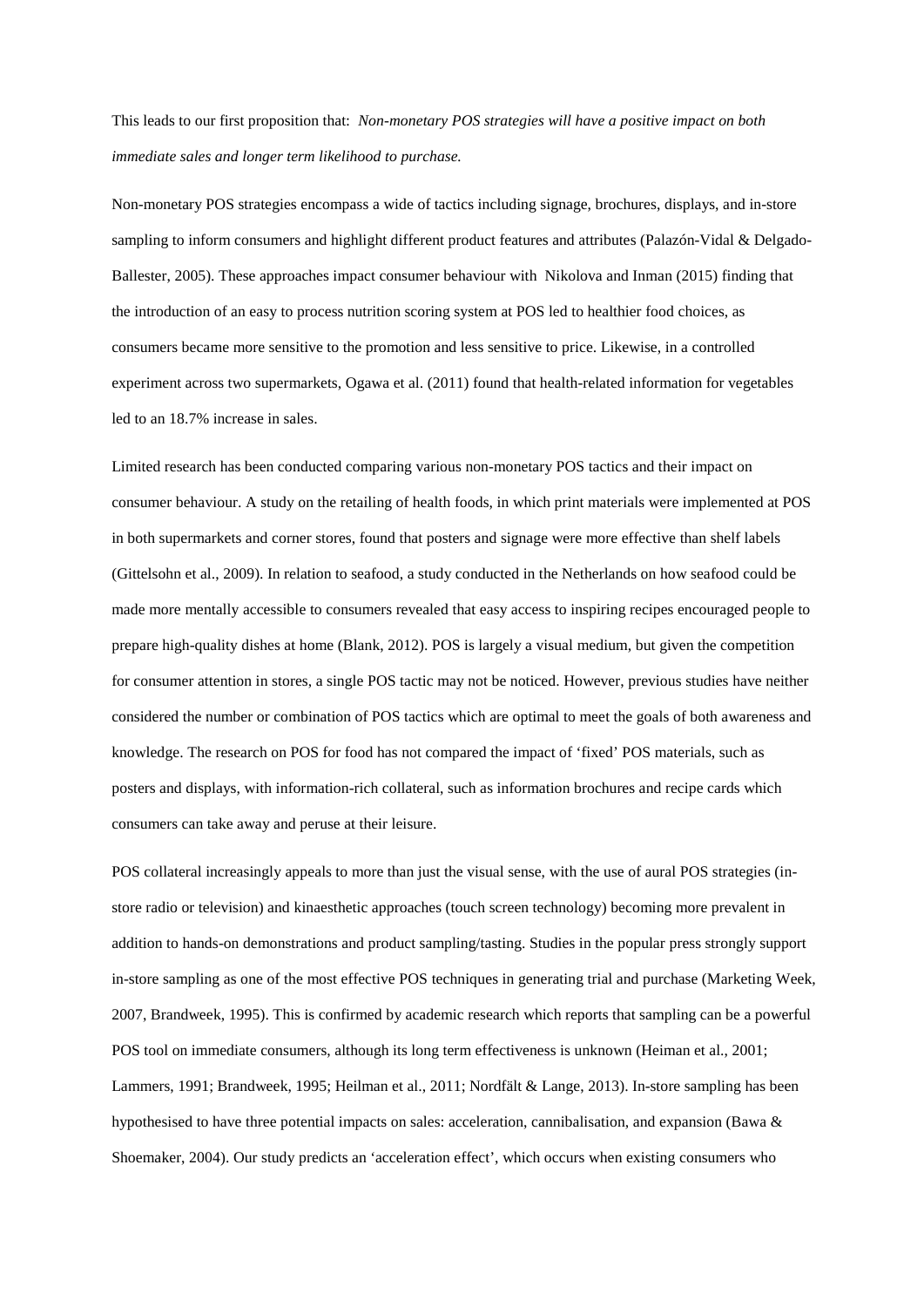purchase oysters occasionally may purchase oysters in addition to their planned seafood species after receiving a free sample. A significant 'expansion effect'*,* occurring where there is an increase in eventual buyers, but would not have tried the product without the availability of a free sample, is deemed as less likely, as oysters are already widely consumed, with research indicating those who do not already eat oysters are unlikely to try them (Danenburg & Mueller, 2011). A 'cannibalisation effect', where consumers who purchase oysters occasionally may purchase oysters instead of other seafood species is not considered likely, as oysters are typically purchased as a supplement to the main meal.

The effectiveness of in-store sampling has been shown to be dependent on the extent to which the retailer supports the sampling with other POS collateral (Nordfält & Lange, 2013). However, there is no indication of the amount, forms, or combinations of collateral necessary for a POS strategy to be effective. Moreover, the efficacy with which the sales person or demonstrator undertaking the sampling conveys compelling arguments, exhibits good selling skills and product knowledge is critical for success (Nordfält & Lange, 2013).

Our second proposition is: *Individual non-monetary POS strategies will differ in effectiveness, with in-store sampling predicted to have the greatest impact on sales.*

Producers/manufacturers and retailers play different roles in POS and may have differing objectives. The producer is likely to have in-depth product knowledge and be focussed on specific brands, while the retailer is more concerned with performance of the overall product category and controlling in-store placements and decisions. While the producer or manufacturer designs and develops the in-store POS strategy and associated collateral, the retailer is primarily responsible for implementation. Implementation decisions, such as the correct placement of POS collateral, have been found to be critical to the overall success of the POS strategy (Gittelsohn et al., 2009). Both frontline employees and management play a role in the success of POS promotions (Marketing Week, 2007), but research estimates that an average of 20% (and as much as 50%) of POS spend is wasted through incorrect implementation (Path to Purchase Institute, 2012). If retail staff have an understanding of how POS affects sales, they can reinforce the POS campaign message (Marketing Week, 2007). However, there is no guarantee that retail staff will want to become involved in POS activities without instruction and incentives. To increase the likelihood of success of a POS campaign, employees and management must accept responsibility for the execution of the campaign (Path to Purchase Institute, 2012). Not only will educating staff about POS purpose and tactics lead to an increase in sales, it will also enhance the customer service experience (Marketing Week, 2007).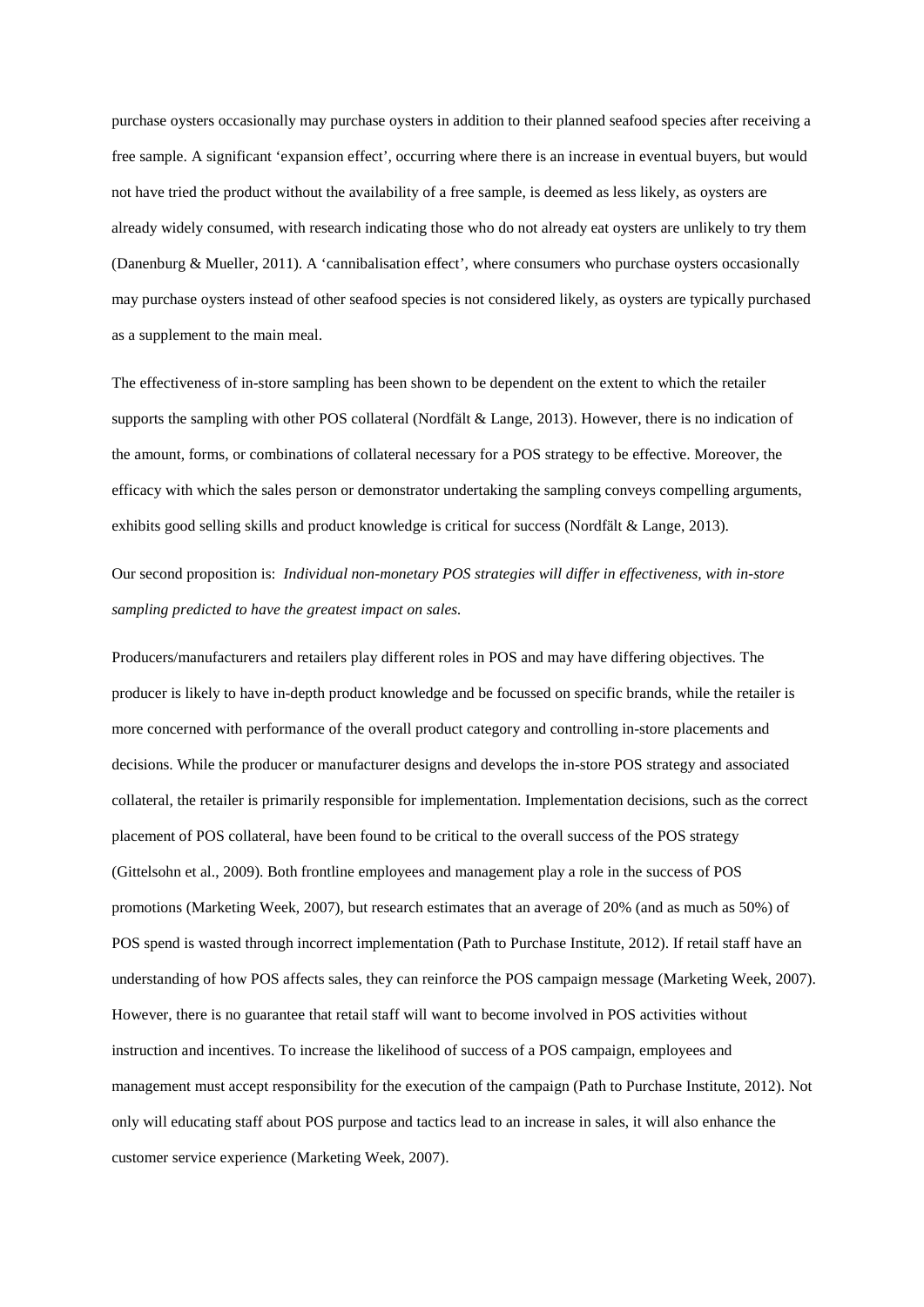The impact of staff is particularly important in the speciality store setting as Moore (2010) argues that specialty stores provide an important educational service with shoppers benefiting from staff expertise and advice as the point of purchase. However, unless staff are armed with appropriate training and materials, they are unable to fulfil this educational role.

This leads to our third and final proposition that: *Management and staff commitment will impact the success of non-monetary POS strategies.*

In summary, our study explores how POS can be used to achieve behavioural change and encourage consumers to more frequently purchase an underutilised food product such as oysters. The study addresses the gaps in the literature by exploring: (i) the impact of a non-monetary POS strategy on sales and likelihood to purchase; (ii) the effectiveness of individual POS collateral; and (iii) the role of management and staff in the effective implementation of a POS campaign.

### **3. Method**

Based on extensive research into oyster consumption in Australia, which identified barriers to consumption and consumer attitudes and preferences towards oysters, a field trial was designed and implemented by members of the Australian Seafood Cooperative Research Centre and the Australian oyster industry. Specialty seafood stores were selected for the trial, as they are the preferred place of purchase of Australian consumers for at-home consumption of oysters (Kow et al., 2008). The trial was conducted in eight specialty seafood stores over a four month period. All eight stores were members of the same corporate group, with seven corporate-owned stores and one franchise store. This corporate group was chosen as it was reputable and well known to consumers, provided a suitable number of stores for the trial, and allowed for greater planned control and ease of implementation through central management. Two of the eight stores were designated as control stores with no changes in POS, three stores received a variety of POS collateral, while the final three stores received the POS collateral and six hours of in-store sampling of oysters per week (three hours on two separate days) for the period of the trial (16 weeks).

The POS materials were developed based on the findings of consumer research and were designed with the dual purposes of attracting attention and stimulating immediate purchase, in addition to providing information to increase consumer knowledge and confidence. Four items of collateral were developed: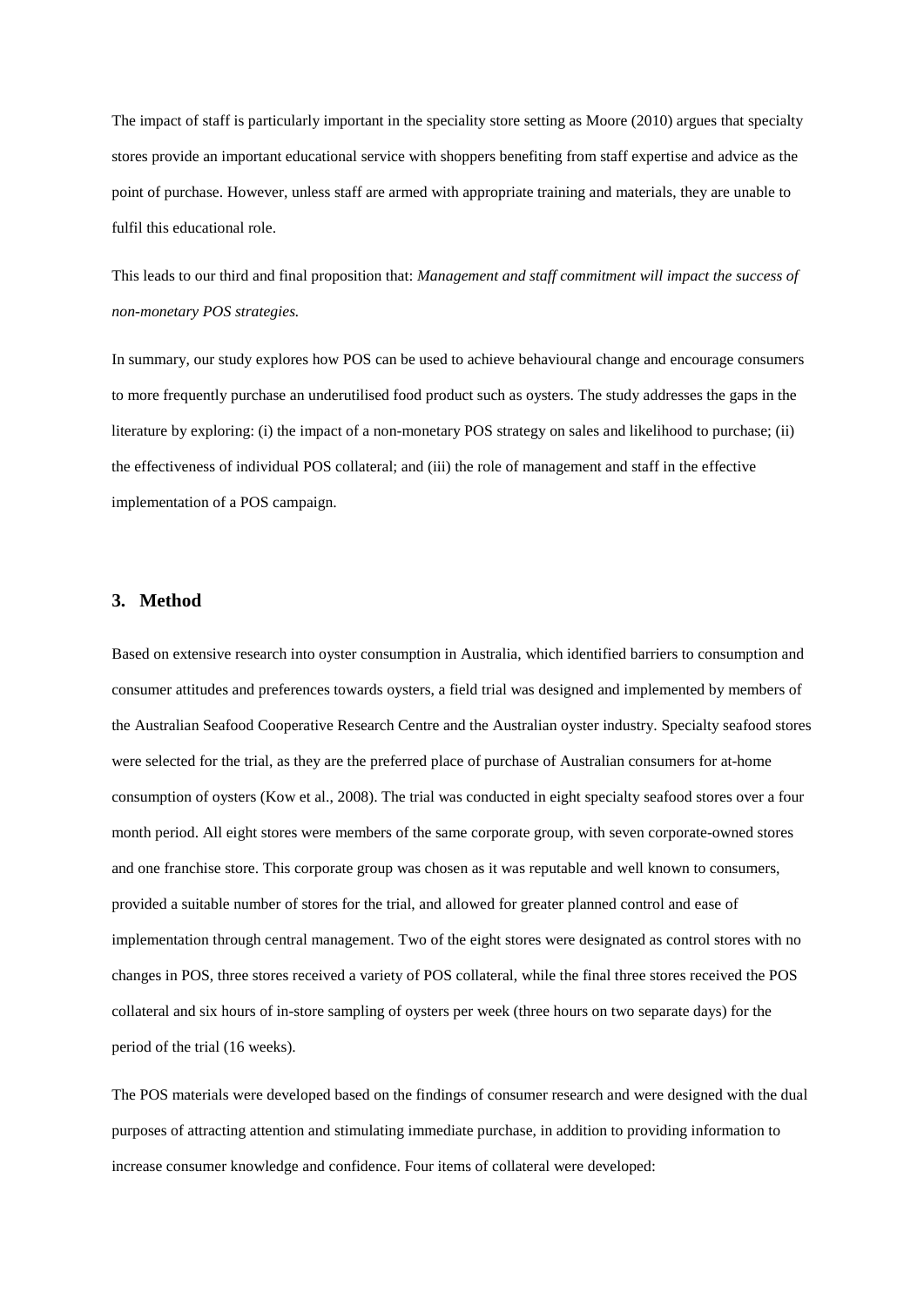- Posters depicting consumers eating oysters in a casual social setting. The posters were designed to both attract attention and convey the idea of oyster consumption being suitable for any social or everyday occasion (rather than being limited to special occasions);
- Stickers for use on packaging to provide information about species, taste, storage, and provenance. Two stickers were developed, one for each of the major species of oysters available in Australia: Pacific Oysters and Sydney Rock Oysters. Each sticker nominated the species, described the flavour profile of the species, highlighted how best to store oysters, and indicated provenance via a map of Australia indicating the growing regions for each species;
- Display units (for in-store cabinetry) were designed to attract attention and convey information. The front panels of the display units included similar information to the stickers, that is, they clearly identified species and provenance via a map;
- A brochure containing information about species, storage, and provenance; as well as recipes.

The POS collateral was designed to gain attention in-store (displays and posters) as well as to provide more detailed information for the customer to consider at home (brochures and stickers). The in-store sampling was undertaken by a professional fieldwork company following a schedule based on input from store management to cover peak trading times and days. Staff education and training materials to support the POS materials were developed and distributed to trial stores.

A multi-method approach for gathering data to address the three research propositions was adopted to allow triangulation from several sources including sales data, consumer surveys, store management and staff surveys, as well as observations made by the research team and in-store demonstrators. The six approaches used to evaluate the propositions are summarised in Table 1.

Our first proposition was that non-monetary POS strategies will have a positive impact on both immediate sales and likelihood to purchase. As previous studies had noted the shortcomings of relying solely on sales data for assessing POS strategy (Glanz & Yaroch, 2004), especially in the context of small business who are often unwilling to disclose exact sales figures (Dhanaraj & Beamish, 2003), data to address proposition one was gathered through both sales data and subjective assessments of impact on sales provided by management. In addition, consumers were surveyed about their likelihood to purchase after exposure to the strategy and the in store demonstrators recorded sales data during the sampling sessions. Before commencement of the trial, corporate management agreed to provide pre-, post-, and during sales data for all stores, as well as the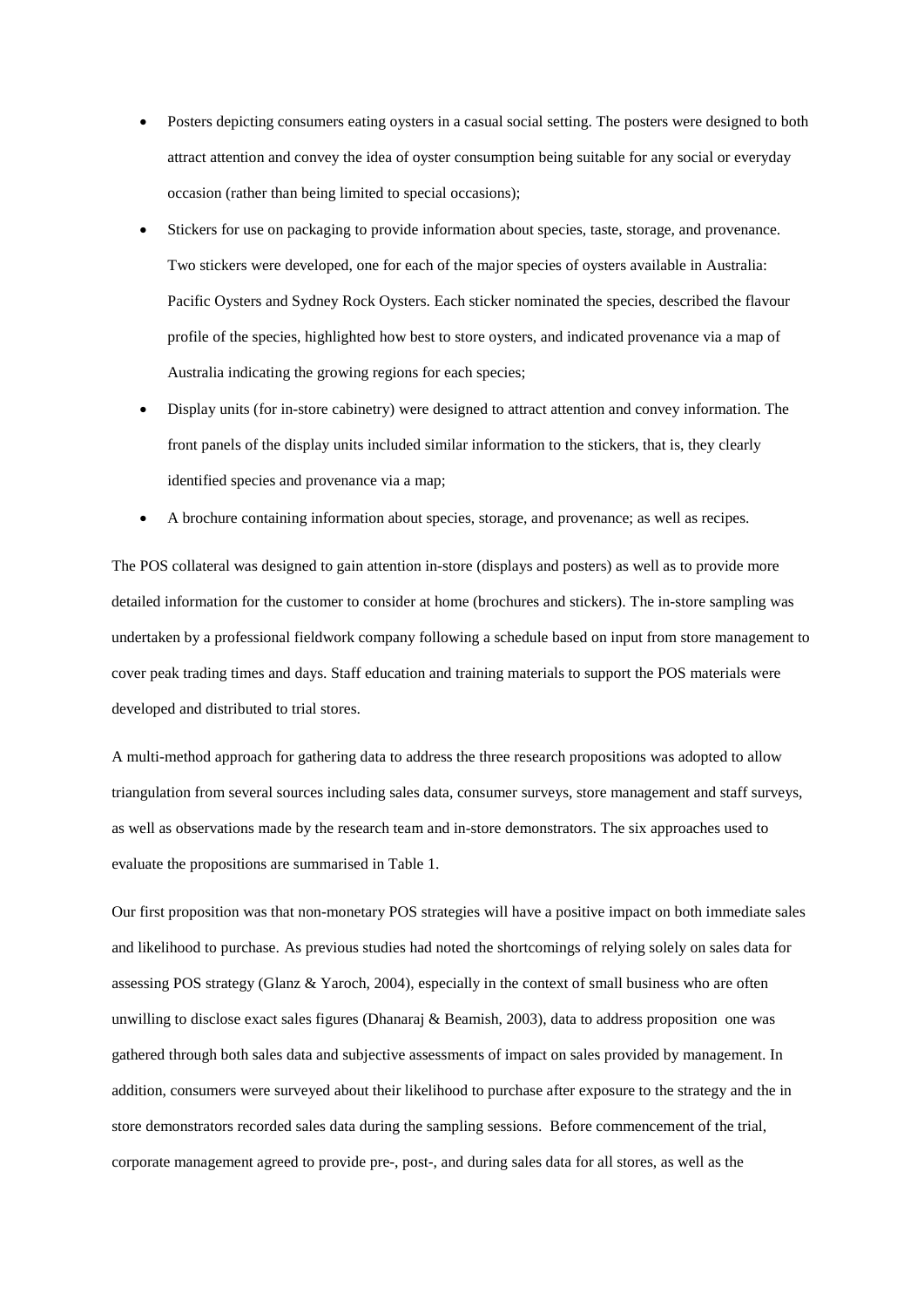equivalent data for the same period in the previous year. This data would allow the measurement of the impact of the POS campaign and the demonstrations to be identified, while acknowledging that other extraneous factors may also have impacted sales over this period. Individual store managers were surveyed at the end of the trial period to gain their perceptions of the impact of the POS and sampling on sales. Further, customers likelihood of purchase after exposure to the POS was also gathered through an in store survey and in store demonstrators recorded sales during their sampling sessions as well as data regarding the number of consumers who converted from sampling to purchase.

Our second proposition that individual non-monetary POS strategies will differ in effectiveness, with in-store sampling predicted to have the greatest impact on sales, was explored through in store surveys of consumers and management and staff, as well as the reports of the in store demonstrators. In-store consumer surveys were undertaken by a member of the research team midway through the trial. Consumer surveys were administered during a two-hour period in each store. Each consumer was questioned face-to-face for a maximum of five minutes and asked to evaluate each aspect of the POS campaign with regard to awareness, impact, and the likelihood of purchase. Surveys of store managers and their staff were undertaken concurrent with the consumer surveys and sought their evaluation of the effectiveness and impact of the various components of the POS campaign. In-store demonstrators collected summary evaluations weekly including the number, gender, and approximate age of consumers sampling the oysters as well as any comments from consumers.

Our third and final proposition that management and staff commitment will impact the success of non-monetary POS strategies was addressed through manager and staff surveys, sand store visit observations. This proposition was also used to explore differences in the results of our first and second propositions.

### **Table 1 – Summary of Evaluation Methods**

| <b>Evaluation</b><br><b>Method</b> | Administered/<br>sourced   | <b>Timing</b>                                                                                                                            | <b>Objective</b>                                                                                      |
|------------------------------------|----------------------------|------------------------------------------------------------------------------------------------------------------------------------------|-------------------------------------------------------------------------------------------------------|
| Sales (data)                       | Corporate sales<br>manager | Sales data supplied for 4 weeks<br>pre- and post- the 16-week trial.<br>Sales data also supplied for same<br>period in the previous year | Compare sales between<br>interventions.<br>Allow quantification of overall<br>impact of POS campaign. |
| Sales (perceived<br>change)        | <b>Store Managers</b>      | 4 weeks after completion of trial                                                                                                        | Triangulate with sales data                                                                           |
| <b>Store visit</b><br>observations | Research team              | 4 times for each intervention<br>store during trial                                                                                      | Fidelity, <i>i.e.</i> check that the POS<br>materials were used correctly                             |
| In-store consumer<br>surveys       | Research team              | One mid-trial visit                                                                                                                      | Investigate consumer attitudes<br>and behaviours of the POS<br>campaign                               |
| In-store<br>management and         | Research team              | One mid-trial visit                                                                                                                      | Investigate management<br>perceptions and attitudes of the                                            |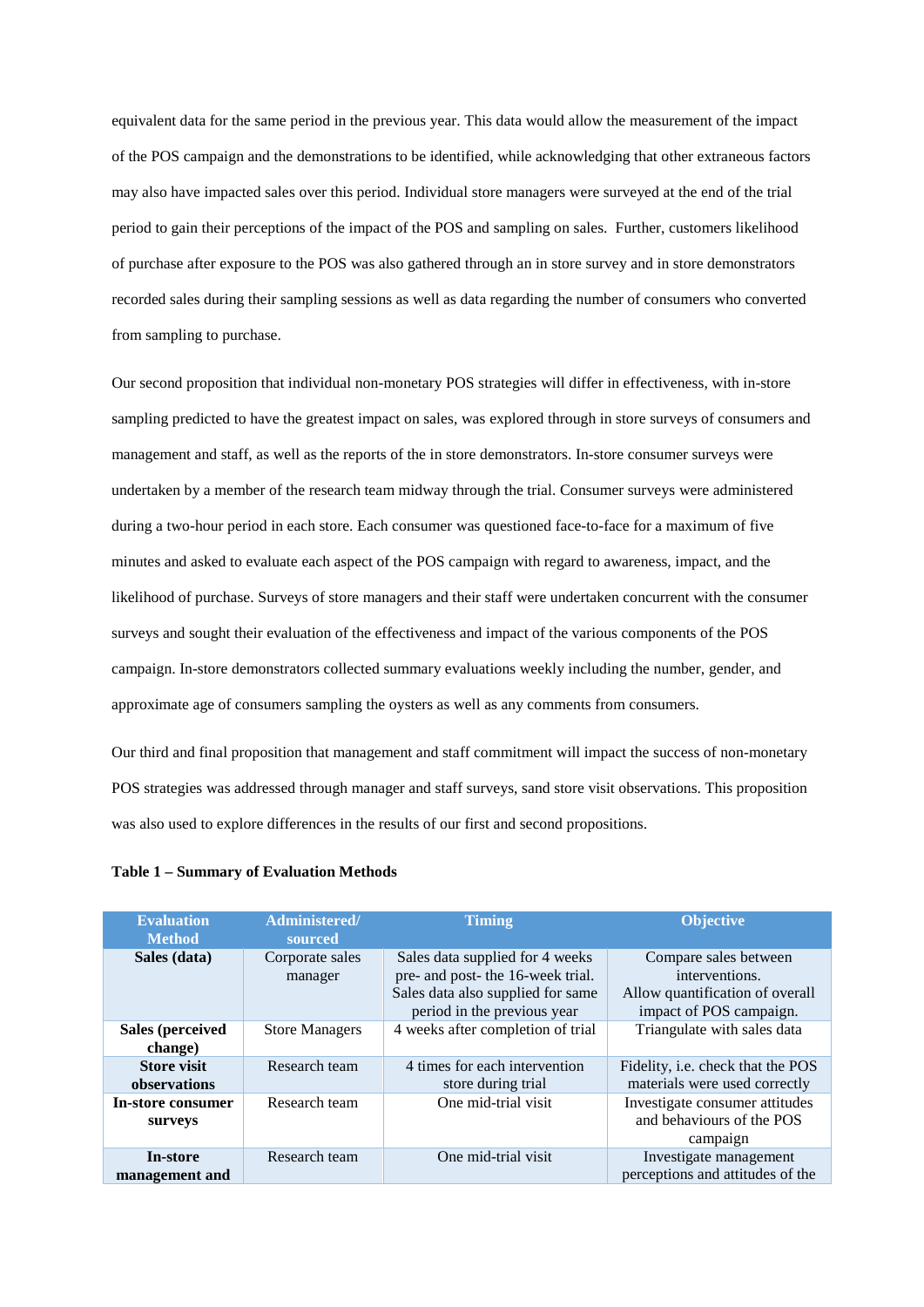| staff survey    |               |                | POS campaign                      |
|-----------------|---------------|----------------|-----------------------------------|
| In-store        | Field work    | Weekly reports | Quantification of results as well |
| demonstrators   | company and   |                | as observation and qualitative    |
| evaluations and | demonstrators |                | summary of consumer feedback      |
| reports         |               |                |                                   |

To improve reliability and validity of results, a member of the research team visited each of the six stores implementing the POS a minimum of four times during the trial to ensure that POS materials were being used correctly and to address any concerns and queries from management and staff.

This study was subject to external influences outside the control of the research team. For example, before the trial commenced, one of the eight stores (designated as POS only) closed for several months due to renovations in the shopping centre in which it was located.

# **4. Results**

Before reporting the analysis and results for each of three research propositions the results of the fidelity checks through instore visits are outlined to provide context for interpreting results.

**Store visit observation.** Each store was visited by the same member of the research team on a minimum of four occasions throughout the trial. A key objective of these visits was to improve validity and reliability by checking fidelity that is that the POS materials were being displayed and used as designed. Table 2 summarises the main observations within each store for each item of POS collateral over the trial period.

#### **Table 2 – Summary of In-store Observations**

|                                   | <b>POS &amp; Sampling</b><br>(Franchise store) | POS $\&$<br><b>Sampling</b><br>(Corporate<br>Store 1) | POS $\&$<br><b>Sampling</b><br>(Corporate<br>Store 2) | <b>POS only</b><br>(Corporate<br>Store 1)      | <b>POS only</b><br>(Corporate<br>Store 2)      |
|-----------------------------------|------------------------------------------------|-------------------------------------------------------|-------------------------------------------------------|------------------------------------------------|------------------------------------------------|
| <b>Oyster</b><br>range<br>carried | Increased range<br>from 2 to $3$<br>varieties  | Consistently 2<br>varieties.<br>occasionally 3        | Consistently 2<br>varieties.<br>occasionally 1        | Consistently 2<br>varieties.<br>occasionally 1 | Consistently 2<br>varieties.<br>occasionally 1 |
| <b>Brochures</b>                  | On display and in<br>bags                      | On display                                            | Only on display<br>during in-store<br>sampling        | On display                                     | On display                                     |
| <b>Posters</b>                    | On display                                     | Not permitted                                         | On display                                            | Insufficient room                              | On display                                     |
| <b>Stickers</b>                   | <b>Yes</b>                                     | Only when not<br>busy                                 | Not used                                              | Only when not<br>busy                          | Not used                                       |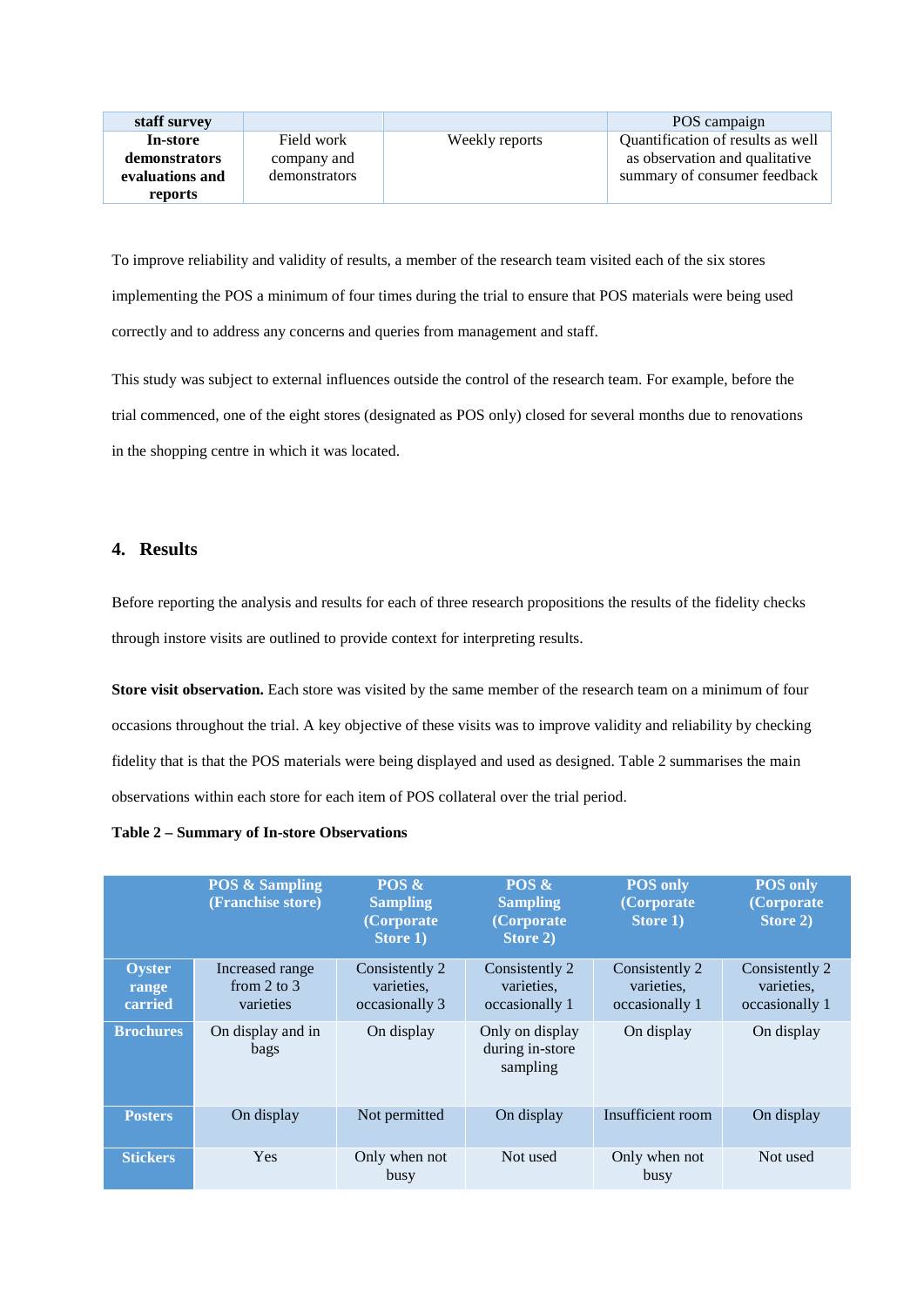| <b>Display</b><br>trays | Yes                                                                                                                                                           | Yes                                              | No (store<br>manager did not<br>like them) | Yes | Yes |
|-------------------------|---------------------------------------------------------------------------------------------------------------------------------------------------------------|--------------------------------------------------|--------------------------------------------|-----|-----|
| <b>Other</b>            | Oysters moved to<br>centre of display<br>cabinet<br>Additional posters<br>throughout<br>shopping centre<br>advertising<br>sampling times<br>In-store shucking | Oysters moved to<br>centre of display<br>cabinet | N/A                                        | N/A | N/A |

The use and positioning of POS materials varied between all stores and were determined by store design, layout and location, as well as management and staff preferences. As shown in Table 2, one store did not have the posters on display as they were not permitted by shopping centre management, while another store was unable to display the posters due to limited wall space. Management at one store only had the brochures on display when the demonstrator was in-store. The manager of this store also disliked the display trays provided and chose not to use them. In all cases where materials were not being used as intended , a subsequent request was made to follow the plan but store management (who controlled these operational issues) declined the request – citing that staff were too busy or that they simply did not like the POS material. While this non-compliance was not anticipated, it does support the practitioner literature indicating that limited or incorrect implementation can negatively impact the success of a POS strategy (Path to Purchase Institute, 2012).

Consistent with the sales performance data, the franchise store was observed to implement all POS materials as planned. The franchise store also implemented additional support activities, such as displaying posters throughout the centre, promoting the days and times when in-store sampling was occurring, and placing brochures in the shopping bag with customer purchases. This store also moved the position of oysters from a back corner to a centre-front position within the store very early in the trial and increased the range of oyster provenances available. The store manager also began shucking oysters in-store.

These observations highlighted two issues, first that management and staff commitment played a key role in successful implementation of the POS strategy (as per proposition 3) and secondly that physical issues around store layout and design and regulations impacting some stores made items of collateral like posters unworkable.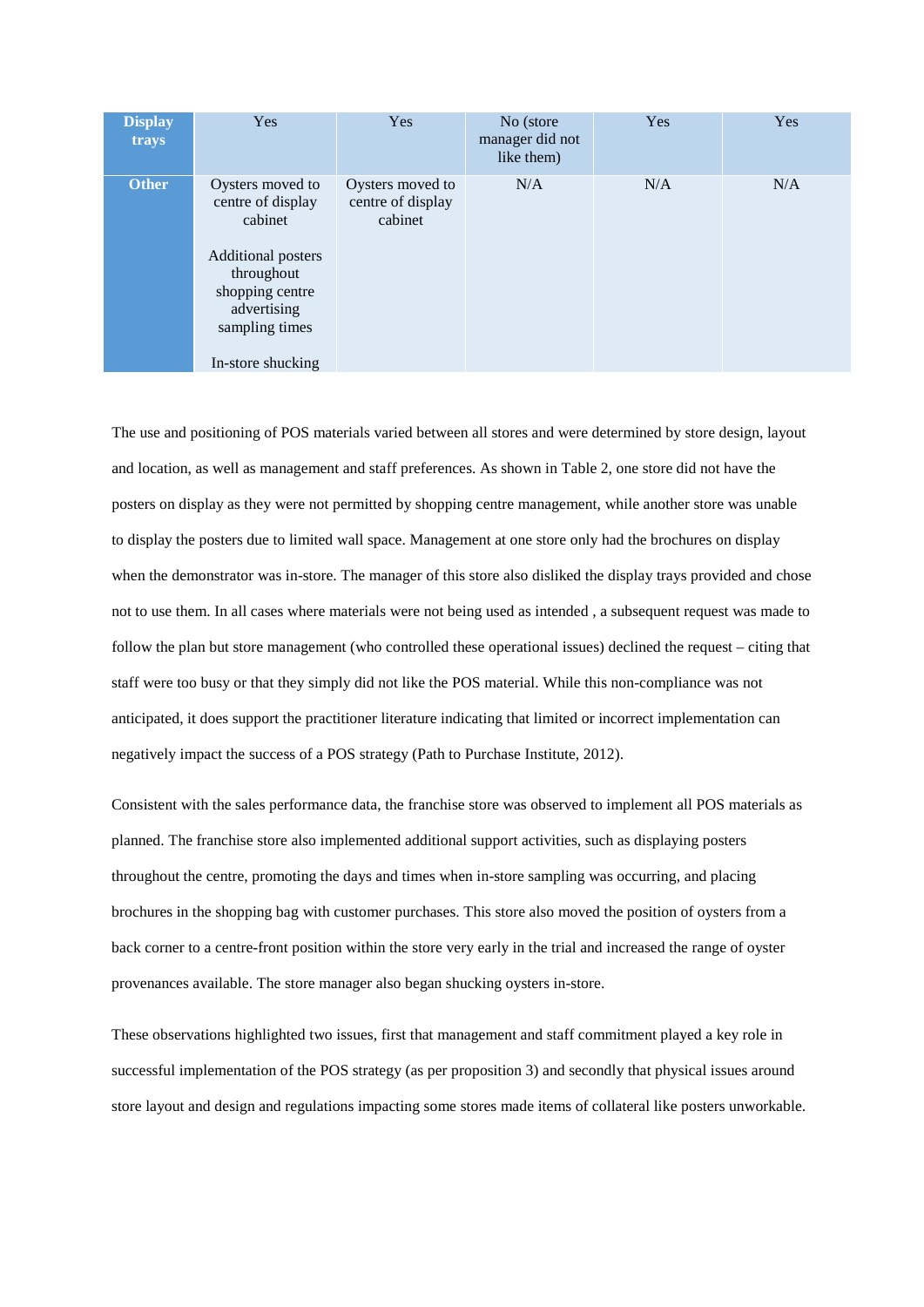# **Proposition 1. Non-monetary POS strategies will have a positive impact on both immediate sales and likelihood to purchase.**

Data to address this proposition was gathered from four sources: sales data, manager's assessment of sales impact, demonstrators reports and consumer's likelihood of purchase.

**Sales data.** When the trial period ended and sales data was requested from corporate management, several issues emerged. Sales data was not centrally available, as had been initially indicated, but had to be obtained from each individual store (and store manager). Of the seven stores, one store (a control store) could not provide any data due to a computer failure, six stores had missing sales data ranging from one week to one month, one store did not keep data outside of the current financial year, and each store used different product codes, with some product codes not reflecting the quantity of oysters. Consequently, there were concerns about the validity of sales data provided by six of the seven trial stores. The exception was the franchise store, where the data was complete and appeared accurate. The store observations reported previously confirmed the high management commitment at this franchise store. This store used both the POS material and in-store sampling, with sales results indicating a doubling of oysters' sales across the POS campaign as compared to the same period the previous year. These experiences confirm previous research about the reliability and use of sales data (Gittelsohn et al., 2009) and support the need to triangulate sales data from other sources.

**Store managers' subjective assessment of sales.** Store managers were telephoned on completion of the trial and asked for their opinions of the impact of the POS and in-store sampling on sales. With the exception of the one store that used the POS materials but did not undertake in-store sampling, managers reported a positive impact ranging from an estimated 15 to 50% increase in oyster sales compared to the same period in the previous year, with the retail operations manager (who oversees all stores) suggesting an average 20% increase in oyster sales during the trial period.

**Demonstrator's reports.** Demonstrators were required to report weekly on a series of questions after each sampling session and to record unprompted consumer feedback. When demonstrators were in-store, oyster sales increased significantly. Approximately one in three people who sampled the oysters went on to purchase, although the level of increase varied by store, time, and day of demonstration period. Demonstrators reported that over 80% of consumers were unaware of different oyster provenances and types. As demonstrators were positioned at store entrances, sampling encouraged consumers to enter stores, and demonstrators reported that of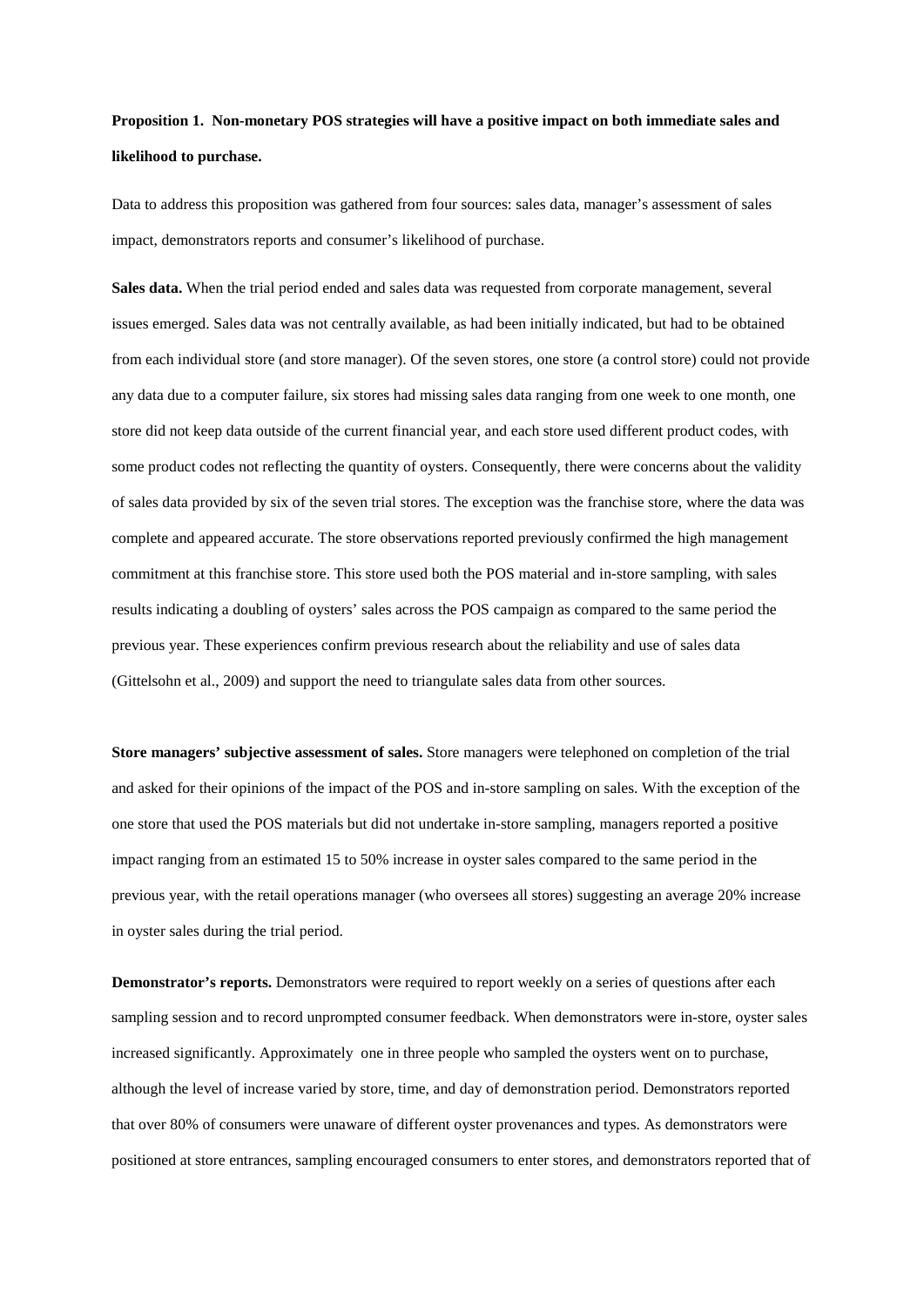the consumers who had sampled oysters from the demonstrator on a previous occasion, 44% had returned to purchase oysters again within the trial period. Consumer comments included: '*I'm buying oysters so much more than normal because of the sampling'* and *'I'm so excited to try the oysters'.* As previously noted, the variability in the performance of demonstrators was evident, with one demonstrator clearly outperforming the other two in terms of product knowledge and selling skills.

Finally**,** consumers indicated a positive likelihood of purchase after exposure to the POS collateral.

# **Proposition 2. Individual non-monetary POS strategies will differ in effectiveness, with in-store sampling predicted to have the greatest impact on sales.**

Data to address this proposition was gathered through in store surveys of both consumers and managers and staff as reported next.

**In-store consumer surveys.** Sixty-two consumer interviews were undertaken in four of the five trial stores over a two-day period. As indicated in Table 2, each store differed in how, when, and if they used the POS materials. The number of respondents by store varied from a low of seven to a high of 21. Of the 62 consumers surveyed, 23 (37%) noticed the POS collateral, while all respondents in stores with sampling  $(n = 42)$  noticed and took advantage of the oyster tasting opportunities. As shown in Table 3, of those who noticed the POS, just less than half of them (11 people) noticed only one item and only one person noticed all four items; the display trays and brochures were the most frequently noticed POS items.

|                      | 1 item<br>noticed | 2 items<br>noticed | 3 items<br>noticed | 4 items<br>noticed | <b>Total</b> |
|----------------------|-------------------|--------------------|--------------------|--------------------|--------------|
| <b>Display Trays</b> |                   |                    |                    |                    |              |
| <b>Brochures</b>     |                   |                    |                    |                    | 13           |
| <b>Stickers</b>      |                   |                    |                    |                    | 10           |
| <b>Poster</b>        |                   |                    |                    |                    |              |
| Total respondents    |                   |                    |                    |                    |              |

| Table 3 – POS Collateral Noticed by Respondents |
|-------------------------------------------------|
|-------------------------------------------------|

Respondents were asked to rate the POS materials on a ten-point scale  $(1 = poor to 10 = excellent)$ , and all materials were positively rated (>6.8). Display trays had the highest average score (8.32), followed closely by the brochure (8.13). This positive rating of POS materials was supported by a positive likelihood to influence purchase (3.59 on a five-point scale, where  $5 =$  highly likely). At the three stores implementing in-store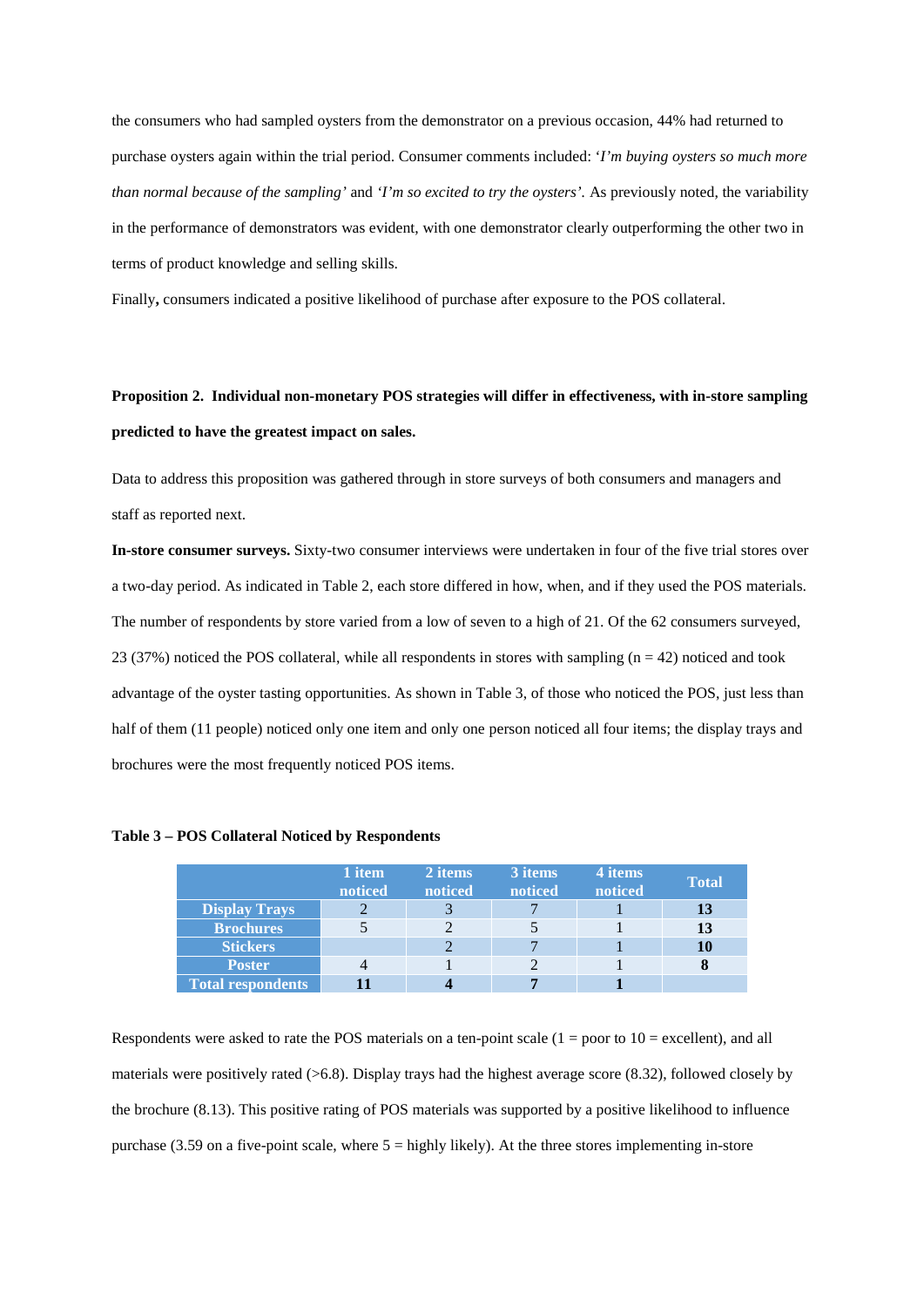sampling, this strategy significantly out-rated all other POS activities in terms of both consumer perceptions (mean  $= 9.93$ ) and impact on likelihood of purchase (mean  $= 4.79$ ).

Of the respondents surveyed, approximately 50% purchased oysters only once or twice a year, with two-thirds reporting that oysters are an impulse purchase. Predominantly, oysters are purchased in addition to another seafood (68%), indicating the purchase of oysters is not cannibalising the purchase of other seafood for most consumers. These three results were consistent across all five stores.

**Manager and staff surveys.** Face to face interviews were undertaken across the five trial stores with six store managers (as one store had two managers) and eight staff members. All managers and staff reported the POS materials had a positive impact on consumers, but importantly, 13 of the 14 reported a significant improvement in their own knowledge and attitude towards oysters, with comments from managers such as: '*My staff can now connect with customers about oysters'*, and '*All of my staff are now learning how to shuck oysters'* and from staff: '*I never knew there were so many oyster flavours*'. This shows that educating store staff may be as important as the POS strategies themselves and supports Moore (2010) who highlights the educational role expected of staff in a specialty store setting.

When rating the POS materials (on the same 10-point scale as consumers), all materials were rated positively (>7.0). However, all four pieces of collateral attracted diverse ratings from staff. For example, one manager disliked the display trays, two staff disliked using the stickers (due to time and inconvenience of applying them when busy), two did not like the brochures, and one disliked the posters.

In terms of the in-store sampling, one manager rated the sampling very highly (10 out of 10), with nine other managers and staff giving positive but lower ratings (7 or 8 out of 10). Reasons given for lower ratings reflected the skills and ability of the individual store demonstrators, with one demonstrator clearly outperforming the other two. Managers and staff highlighted that the quality and impact of the demonstrations was highly dependent on the quality of the demonstrator, in terms of selling skills and product knowledge, supporting Nordfalt and Lange's (2013) finding that the efficacy of the demonstrators is critical to success. Despite the variability in performance of the demonstrators, staff reported a positive impact from the demonstrations – including an increase in sales and numbers of new customers entering the store after engagement with the demonstrators at the store front.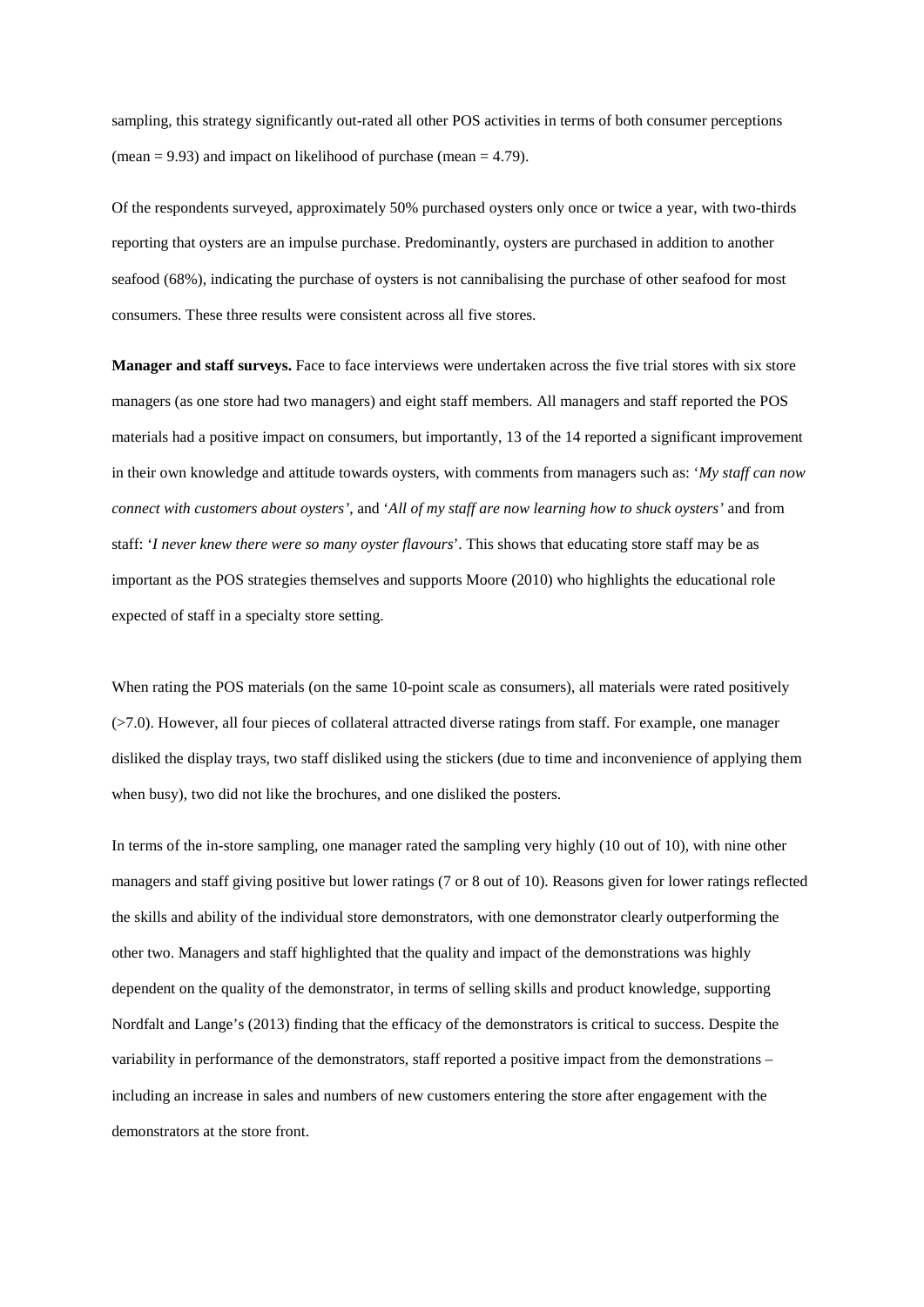On the negative side, managers noted the lack of flexibility of outsourcing the in-store sampling. While store managers had input in deciding the days and times that were considered most suitable, this had to be arranged in advance and reduced the flexibility to meet immediate conditions. For example, when store traffic was lower than normal due to weather conditions, the in-store demonstrations still went ahead as scheduled. Managers indicated a preference for using their own staff to conduct sampling to allow greater flexibility in timing of sampling sessions, and this in turn may lead to greater management commitment. This finding supports the contention that the likelihood of success of a POS campaign success is increased when management accept responsibility for the execution of the campaign (Path to Purchase Institute, 2012).

# **Proposition 3. Management and staff commitment will impact the success of non-monetary POS strategies.**

Data to explore the third proposition was gathered from the store observation visits and the manager and staff surveys as reported previously. Consistent with previous findings (Marketing Week, 2007, Path to Purchase Institute, 2012), the impact of managers and staff on the success of the POS campaign was significant.

The commitment of managers varied, as reflected by the implementation of the collateral, with the franchise store manager showing the highest commitment as evidenced by not only implementing all collateral as prescribed but also taking further steps to support the POS strategies. This store reported the highest sales increase (83%) during the period of the trial and also reported new customers entering the store. Additional support was evidenced during the manager and staff surveys where reported benefits included staff being more motivated as they learned about the product, with a consequential reduction in the frequency of staff asking store managers about oysters. Staff were also more confident and better informed when talking to customers.

## **5. Discussion**

Despite the issues around fidelity outlined in the results, the use of in-store sampling when supported by POS materials, committed management and staff, and skilled demonstrators resulted in a significant increase in sales volume without any reduction in price or cannibalisation of other products. While still positive, the results were less clear on the impact of POS alone, which were confounded by non-compliance issues with the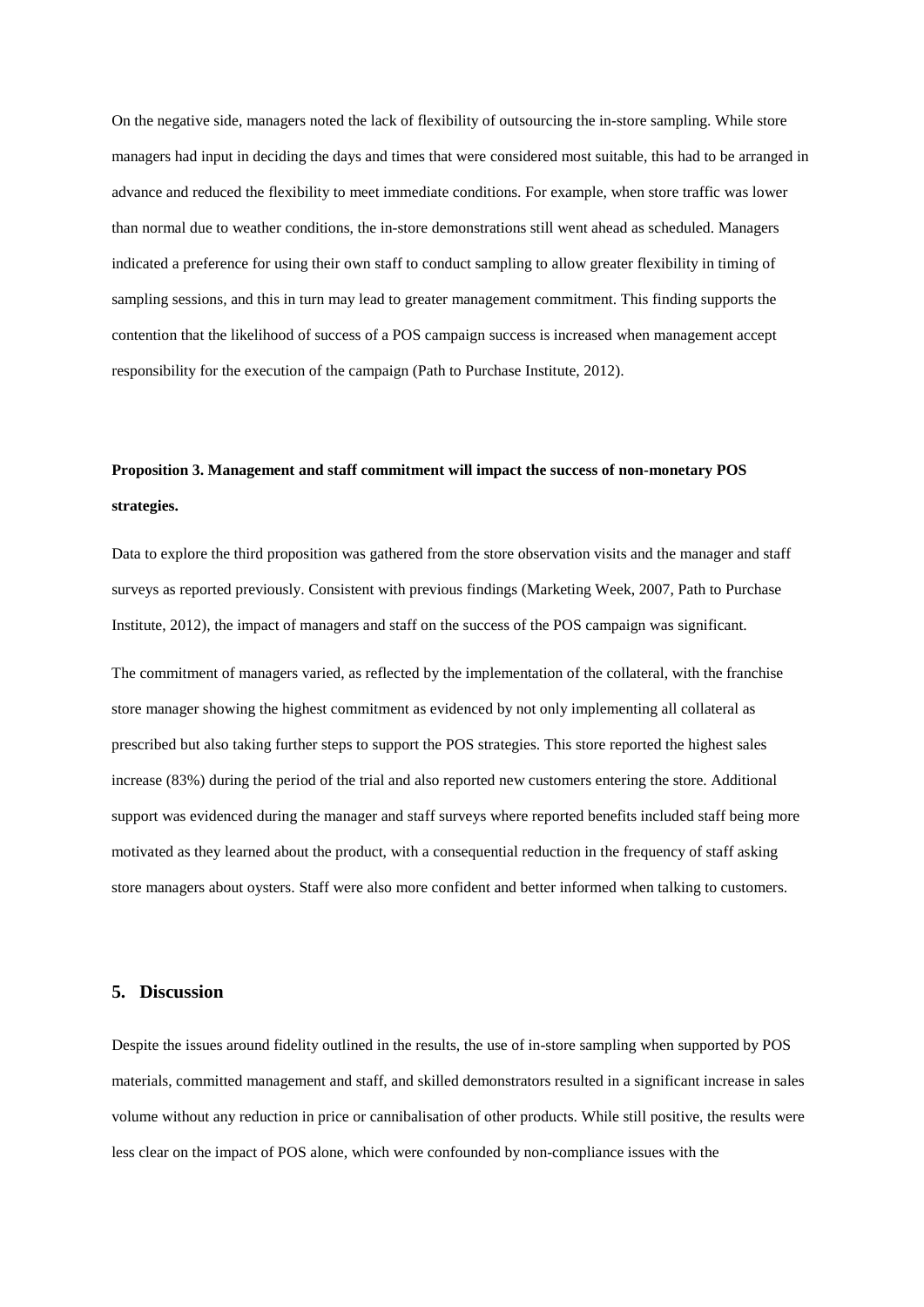implementation of the plan and lower levels of management and staff commitment. While management and staff commitment had been proposed to impact success (Marketing Week, 2007), the levels of non-compliance and low commitment we experienced had not been anticipated at the commencement of the trial. However, reflection throughout the trial, especially when considering the compliance and high levels of commitment of the franchise store owner, suggested that as non-owners, managers may be less motivated by achieving greater sales.

Consistent with previous research, in-store sampling was clearly the most effective POS strategy (Heilman et al., 2011). The importance of the efficacy of the in-store demonstrator (Norfalt & Lange, 2013) was also evident, with management feedback, in-store observation, and sales data supporting the variability between the store demonstrators – with one demonstrator significantly outperforming the other two. The demonstrators were supplied and supervised by a firm specialising in providing such field staff, with the research team providing additional training and information specific to oysters to these staff (who had not previously worked with oysters). Individual store managers had no input into the selection of the demonstrators who were allocated to their stores by the field work organisation. Our results suggest that in-store sampling may be even more successful if individual store managers have more control over selection of demonstrators, as well as greater flexibility in scheduling days and times for sampling. Giving control to store management may also positively impact management commitment to the POS strategy.

In terms of the four items of POS materials, while all received positive feedback, the display trays and the brochures promoted higher awareness and knowledge than the posters and stickers. It should be noted that none of the four items were used consistently across the five stores for a variety of reasons: store design, management preferences, and regulations around store location. These are variable factors to consider when assessing which materials worked most effectively within in each store. This highlights the practical benefits of having a variety of POS materials to accommodate the range of usage contexts and to appeal to different target markets. While previous research highlighted the position of sampling as one of the most effective POS techniques (Heiman et al. 2011; Nordfalt & Lange 2013), no previous research was identified exploring the comparative effectiveness of other forms of non-monetary POS, thus these findings contribute to knowledge in this area.

Evidence and observations throughout the trial showed that active management commitment was a key factor behind the strong performance of the franchise store. All other stores were run by non-owner managers with less apparent commitment to the project. Differences in commitment were also noted during the consumer and staff surveys carried out during the trial period. Two stores were highly supportive and committed to the trial: the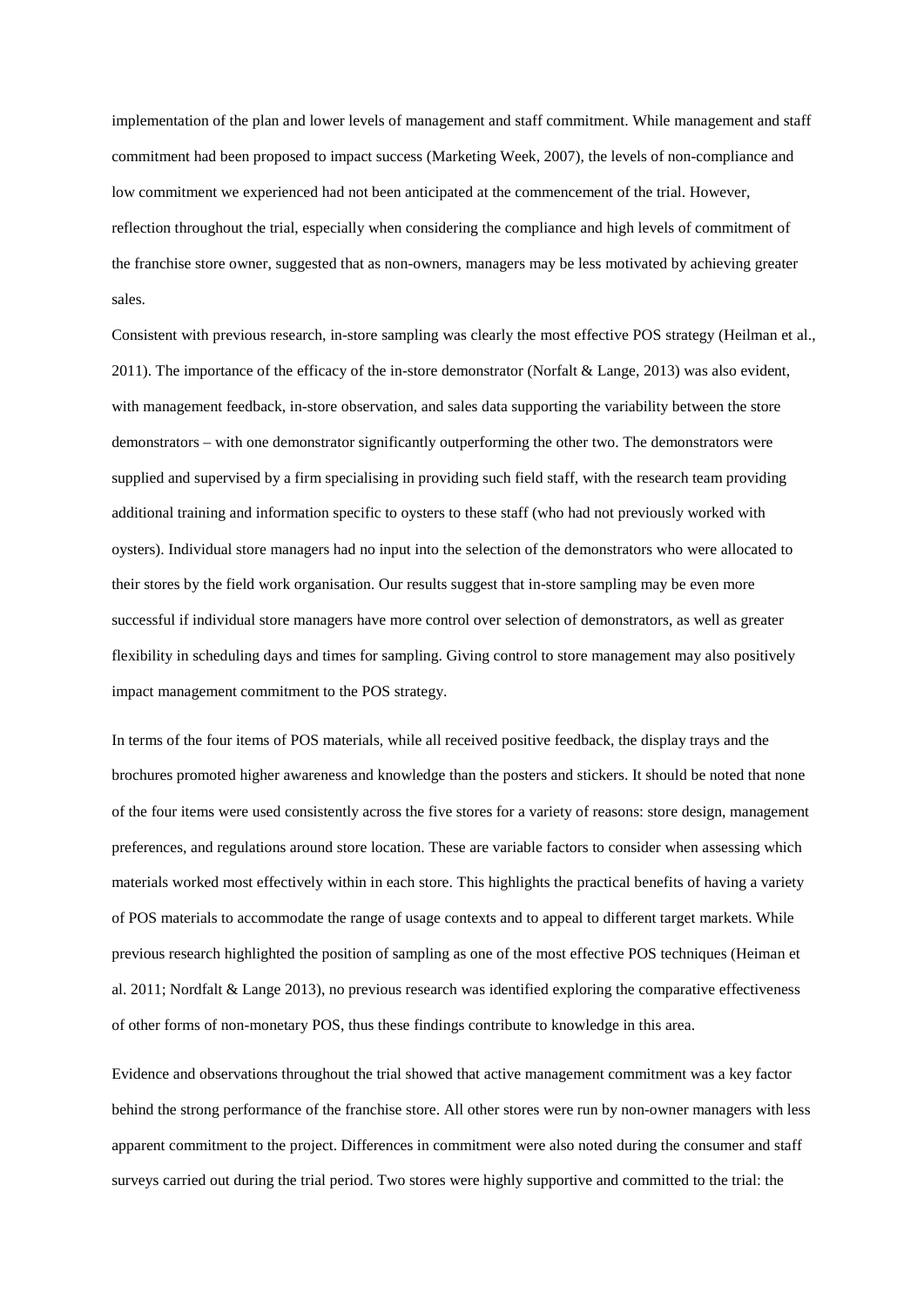franchise store and the store with the outstanding demonstrator (Corporate Store 1). The other three managers showed significantly less commitment to the POS campaign and demonstrated lower compliance levels.

### **6. Conclusions and Implications**

This study evaluated the implementation of a POS strategy in the context of an underutilised seafood product, oysters, in the setting of speciality seafood stores. Data were gathered from retailers and consumers. Our study reveals that non-monetary POS materials can be used to change behaviour associated with less familiar products through opportunities for trial (in-store sampling) and by increasing the product knowledge of both consumers and store staff.

Outcomes from the study included better understanding of : (i) the key role of store managers and staff in ensuring the successful implementation and outcomes of a POS strategy; and (ii) the specialty store context, as store locations and layouts may necessitate different POS collateral. This study also makes a contribution to theory by exploring issues around the effectiveness of individual components of a non-monetary POS strategy that had not previously been addressed.

Practically, the study has several implications and supports the positive value of in-store sampling, the importance of up-skilling staff in terms of product information and knowledge, and the importance of management commitment to the POS campaign. The study also highlights the need to produce a variety of welldesigned and consumer-focussed POS materials to accommodate the range of physical layouts and locations of speciality stores. Specifically, in relation to in-store sampling, the key role of the demonstrator was highlighted. A good demonstrator needs a combination of personal selling skills and product knowledge to be successful. Smaller speciality stores would also benefit from the flexibility of not being locked into a fixed schedule of outsourced demonstrations by third parties.

This study provides important insights into key success factors when designing and implementing a nonmonetary POS strategy. We considered one underutilised food product, oysters, in the setting of speciality retail stores; where the goal was to increase purchase frequency and change purchase behaviour over a 16-week period. Future research will involve following up the survey to study longer-term changes in purchase behaviour. Finally, the common issues associated with attaining fidelity in real world research, and subsequent impacts on data reliability, need to be considered when designing future field experiments.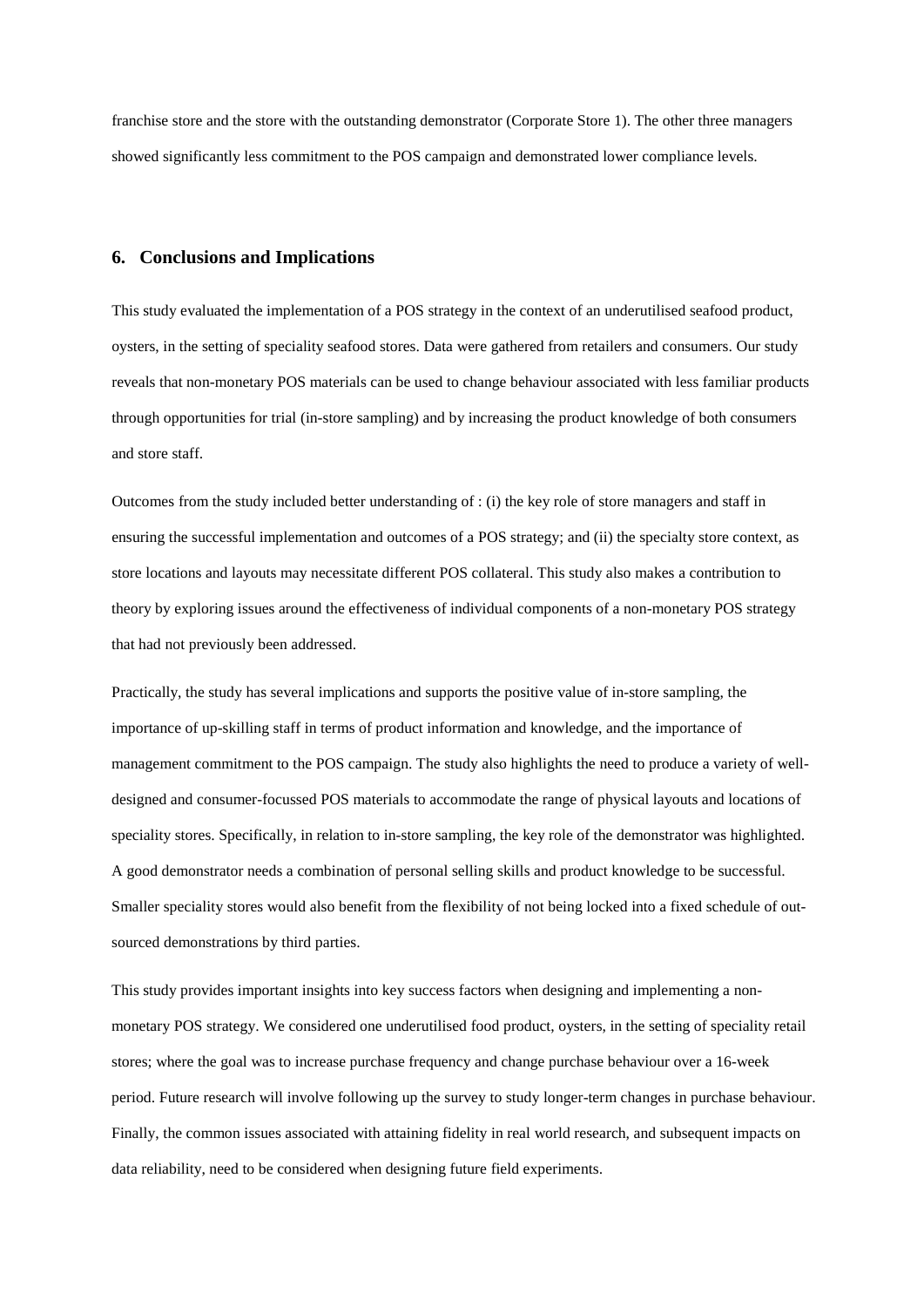#### **List of References**

Banerjee, S. (2009). Effect of product category on promotional choice: comparative study of discounts and freebies. *Management Research News*, *32* (2), 120-131, doi:

<http://dx.doi.org/10.1108/01409170910927587>

Bawa, K., & Shoemaker, R. (2004). The effects of free sample promotions on incremental brand sales. *Marketing Science*, *23* (3), 345-363, doi:<http://dx.doi.org/10.1287/mksc.1030.0052>

Belch, G. E. & Belch, M. A. (2007). *Advertising and Promotion: An Integrated Marketing Communications Perspective*, 7th edn, McGraw Hill, New York.

Birch, D., & Lawley, M. A. (2014). The role of habit, childhood consumption, familiarity, and attitudes across seafood consumption segments in Australia. *Journal of Food Products Marketing*, *20* (1), 98-113, doi: http://dx.doi.org/10.1080/10454446.2012.732548

Blank, C. (2012). Seafood Source, Seafood News Foodservice & Retail [news bulletin]. URL <http://www.seafoodsource.com/news/foodservice-retail/road-to-brussels-anova-bridges-information-gap>

Brandweek (1995). Free for all; there's a lot of good ways to get the word - and your product - out there: A new look at the power of product sampling. *Brandweek*, *36* (11), 5-9.

Chandon, P., Wansink, B., & Laurent, G. (2000). A benefit congruency framework of sales promotion effectiveness. *Journal of Marketing*, *64* (4), 65-81, doi:<http://dx.doi.org/10.1509/jmkg.64.4.65.18071>

d'Astous, A., & Landreville, V. (2003). An experimental investigation of factors affecting consumers' perceptions of sales promotions. *European Journal of Marketing*, *37* (11/12), 1746-1761, doi: <http://dx.doi.org/10.1108/03090560310495447>

Danenberg, N., & Mueller, S. (2011). 'Omnibus Consumer Research Findings - Wave 2', Omnibus Study, Ehrenberg-Bass Institute for Marketing Science, University of South Australia, Australian Seafood CRC, Adelaide. URL

[http://www.seafoodcrc.com/components/com\\_virtuemart/attachments/2011%20Omnibus%20Wave%202%20R](http://www.seafoodcrc.com/components/com_virtuemart/attachments/2011%20Omnibus%20Wave%202%20Report.pdf) [eport.pdf](http://www.seafoodcrc.com/components/com_virtuemart/attachments/2011%20Omnibus%20Wave%202%20Report.pdf)

Dhanaraj, C., & Beamish, P. W. (2003). A Resource-Based Approach to the Study of Export Performance. *Journal of Small Business Management*, *41(3), pp242-261, http://dx.doi.org/10.1111/1540-627X.00080*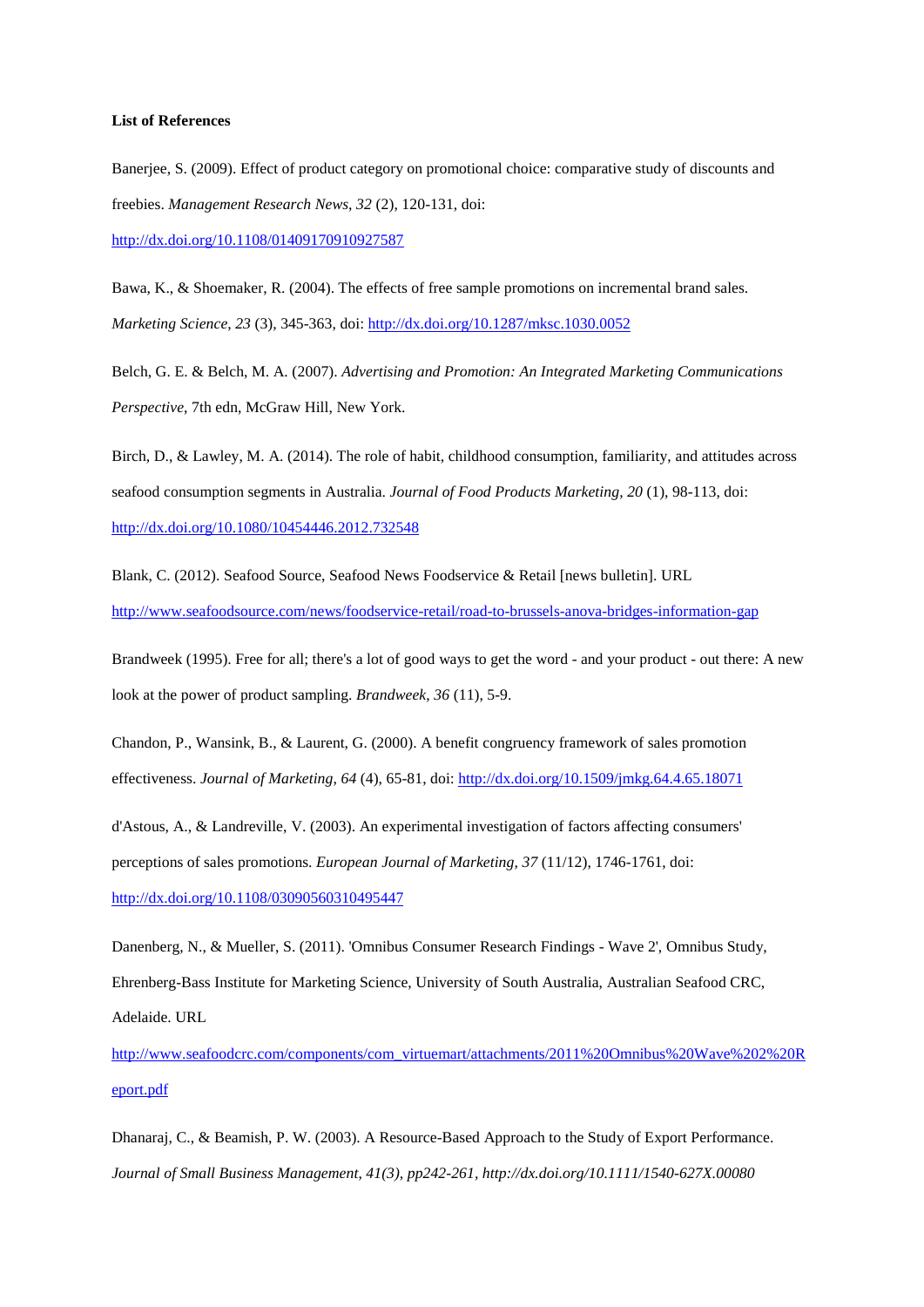Fam, K-S., Merrilees, B., Richard, J. E., Jozsa, L., Li, Y., & Krisjanous, J. (2011). In-store marketing: a strategic perspective. *Asia Pacific Journal of Marketing and Logistics*, *23* (2), 165-176, doi: <http://dx.doi.org/10.1108/13555851111120470>

Gittelsohn, J., Suratkar, S., Song, H-J., Sacher, S., Rajan, R., Rasooly, I. R., Bednarek, E., Sharma, S., & Anliker, J. A. (2009). Process evaluation of Baltimore health stores: a pilot intervention program with supermarkets and corner stores in Baltimore City. *Health Promotion Practice*, *11* (5), 723-732, doi: <http://dx.doi.org/10.1177/1524839908329118>

Glanz, M. P. H., & Yaroch, A. L. (2004). Strategies for increasing fruit and vegetable intake in grocery stores and communities: policy, pricing, and environmental change. *Preventative Medicine*, *39* (2), 75-80, doi: <http://dx.doi.org/10.1016/j.ypmed.2004.01.004>

Hardesty, D. M., & Bearden, W. O. (2003). Consumer evaluations of different promotion types and price presentations: the moderating role of promotional benefit level. *Journal of Retailing*, *79* (1), 17-25, doi: [http://dx.doi.org/10.1016/S0022-4359\(03\)00004-6](http://dx.doi.org/10.1016/S0022-4359(03)00004-6)

Heilman, C., Lakishyk, K., & Radas, S. (2011). An empirical investigation of in-store sampling promotions. *British Food Journal*, *113* (10), 1252-1266, doi:<http://dx.doi.org/10.1108/00070701111177674>

Heiman, A., McWilliams, B., Shen, Z., & Zilberman, D. (2001). Learning and forgetting: modeling optimal product sampling over time. *Management Science*, *47* (4), 532-546, doi:

<http://dx.doi.org/10.1287/mnsc.47.4.532.9832>

Honkanen, P., Olsen, S. V., & Verplanken, B. (2005). Intention to consume seafood – the importance of habit. *Appetite, 45* (2), 161-168, doi: http://dx.doi.org/10.1016/j.appet.2005.04.005

Jansson, C., Bointon, B., & Marlow, N. (2002). Determinants of consumers' aesthetic responses to Point-of-Purchase materials. *International Journal of Consumer Studies*, *26* (2), 145-153, doi: <http://dx.doi.org/10.1046/j.1470-6431.2002.00218.x>

Kow, F., Yu, L., FitzGerald, D., & Grewal, D. (2008). Understanding the factors related to the consumers' choices of oysters in Australia: an empirical study. *Journal of Foodservice*, 19 (4), 245-253, doi: <http://dx.doi.org/10.1111/j.1748-0159.2008.00112.x>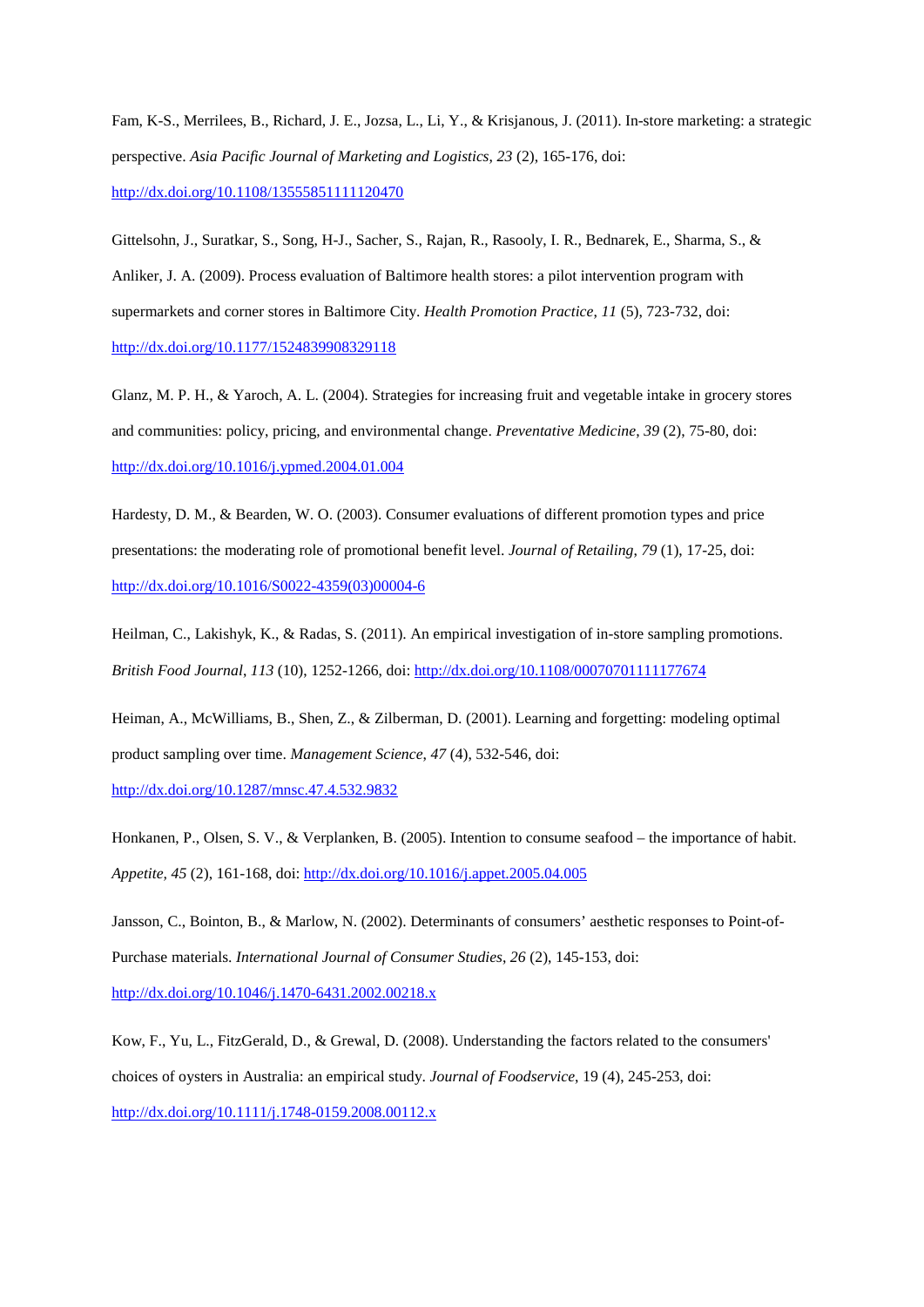Lammers, H. B. (1991). The effect of free samples on immediate consumer purchase. *Journal of Consumer Marketing, 8* (2), 31-37, doi:<http://dx.doi.org/10.1108/07363769110034992>

Laroche, M., Pons, F., Zgolli, N., & Kim, C. (2001). Consumers use of price promotions: a model and its potential moderators. *Journal of Retailing and Consumer Services, 8* (5), 251-260, doi: [http://dx.doi.org/10.1016/S0969-6989\(00\)00031-X](http://dx.doi.org/10.1016/S0969-6989(00)00031-X)

Liu, Y., Kow, F., Grewai, D., & Fitzgerald, D. (2006). Consumer purchase behaviour for oysters: an empirical study in some state capital cities of Australia. *International Journal of Consumer Studies*, *30* (1), 85-94, doi: <http://dx.doi.org/10.1111/j.1470-6431.2005.00456.x>

Marketing Week (2007). The point of your people [news bulletin]. URL <http://www.marketingweek.com/2007/10/04/the-point-of-your-people/>

Mela, C. F., Gupta, S., & Lehmann, D. R. (1997). The long-term impact of promotion and advertising on consumer brand choice. *Journal of Marketing Research*, *34* (2), 248-261, doi:

<http://dx.doi.org/10.2307/3151862>

Montaner, T., de Chernatony, L., & Buil, I. (2011). Consumer response to gift promotions. *Journal of Product & Brand Management*, *20* (2), 101-110, doi[: http://dx.doi.org/10.1108/10610421111121099](http://dx.doi.org/10.1108/10610421111121099)

Moore, B. (2010). The specialist retailer as a "living billboard" for the brand. Retail Digest, 30-35

Ndubisi, N. O., & Moi, C.T. (2005). Customers behaviourial responses to sales promotion: the role of fear of losing face. *Asia Pacific Journal of Marketing and Logistics*, *17* (1), 32-49, doi: <http://dx.doi.org/10.1108/13555850510672278>

Nikolova, H., & Inman, J. (2015). Healthy choice: The effect of simplified point-of-sale nutritional information on consumer food choice behaviour. *Journal of Marketing Research, 52* (6), 817-835, doi: http://dx.doi.org/10.1509/jmr.13.0270

Nordfält, J., & Lange, F. (2013). In-store demonstrations as a promotion tool. *Journal of Retailing and Consumer Services, 20* (1), 20-25, doi[: http://dx.doi.org/10.1016/j.jretconser.2012.08.005](http://dx.doi.org/10.1016/j.jretconser.2012.08.005)

Ogawa, Y., Tanabe, N., Honda, A., Azuma, T., Seki, N., Suzuki, T., & Suzuki, H. (2011). Point-of-purchase health information encourages customers to purchase vegetables: objective analysis by using a point-of-sales system. Environmental Health And Preventive Medicine, 16(4), 239-246. doi:10.1007/s12199-010-0192-8